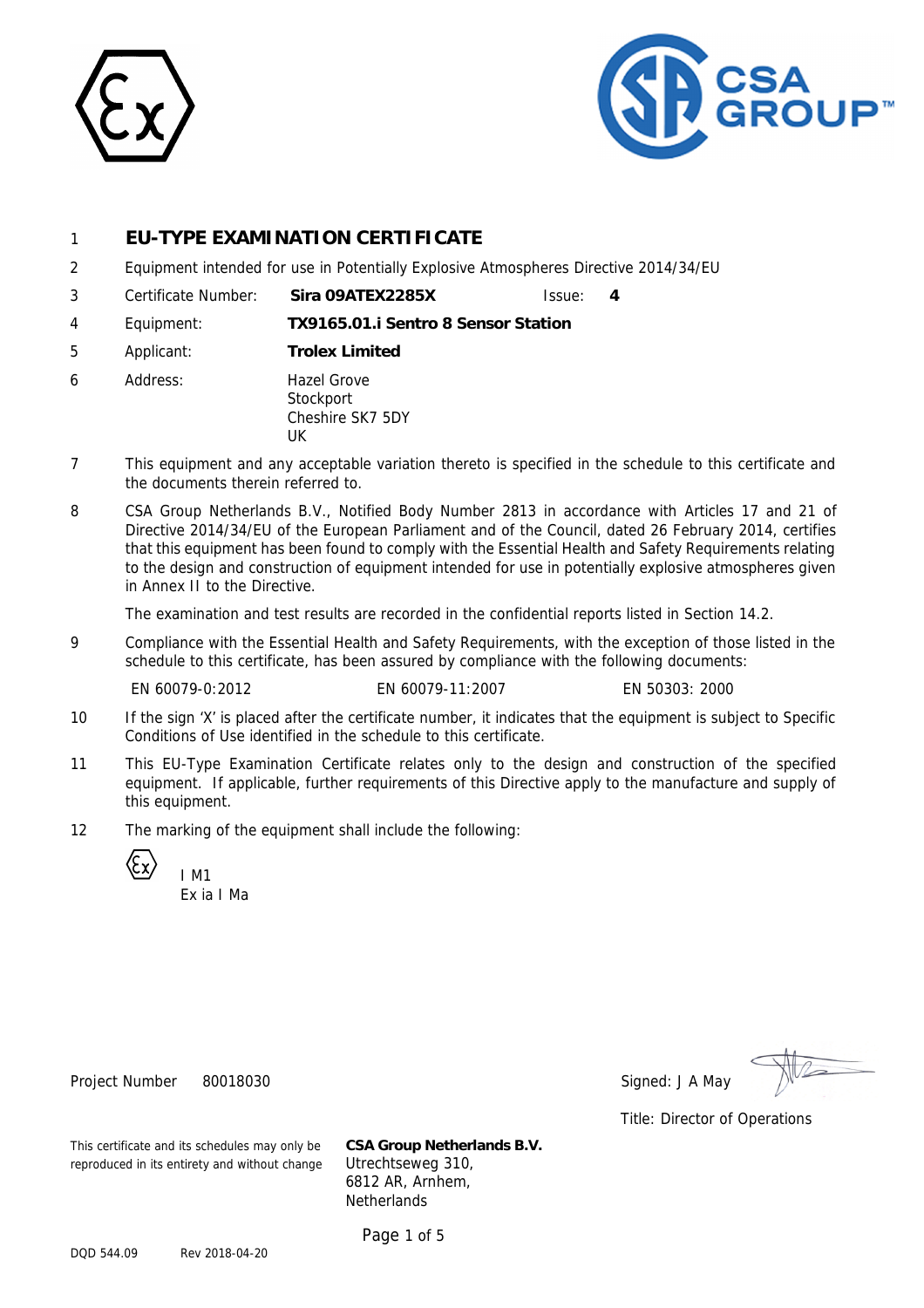



## **EU-TYPE EXAMINATION CERTIFICATE Sira 09ATEX2285X**

**Issue 4**

### 13 **DESCRIPTION OF EQUIPMENT**

The Sentro 8 Sensor Station TX9165.01.i is designed to monitor up to eight sensors (rModules and eModules), these are component approved items that are fully integrated into the Sensor Station to give direct monitoring of the toxic and flammable gas concentrations, ambient air temperature, atmospheric pressure and humidity, alternatively, the monitoring channels may be connected to remote sensors to measure airflow, pressure, vibration, etc. The Sensor 8 can be programmed to control a number of output relays and give various audio and visual alarms.

The eModules and rModules are already component approved under the following certification:

| <b>Sensor Module</b>                                    | <b>Certificate Numbers</b>           |
|---------------------------------------------------------|--------------------------------------|
| TX6350 eModule - Flammable Gas Sensor (Group I)         | Sira 10ATEX2046U, IECEx SIR 10.0018U |
| TX6350 eModule - Toxic Gas Sensor (Group I)             | Sira 08ATEX2097U, IECEx SIR 08.0036U |
| TX6350 eModule - Flammable Gas Sensor                   | Sira 08ATEX2225U, IECEx SIR08.0046U  |
| TX6350 eModule - Infrared Gas Sensing eModule (Group I) | Sira 10ATEX2356U, IECEx SIR 10.0185U |
| TX9160 Series rModule                                   | Sira 10ATEX2032U, IECEx SIR 10.0013U |
| TX9160 Climate Sensing eModule                          | Sira 11ATEX2271U, IECEx SIR 11.0139U |

The eModule sensor modules are not connected to any other external IS modules. The rModule sensor modules are designed to interface to remotely connected sensors, provide power and signal where necessary. The following versions of the rModule were assessed under Sira 10ATEX2032U, IECEx SIR 10.0013U:

- TX9160.01i.301 4-20mA
- TX9160.01i.303 0.4-2V
- TX9160.01i.321 4-20mA Differential
- TX9160.01i.323 0.4-2V Differential
- TX9160.01i.306 PT100
- TX9160.01i.501 Namur
- TX9160.01i.502 Switch

The Sentro 8 Sensor Station TX9165.01.i comprises a sub-assembly of several printed circuit boards (PCB) fitted behind a terminal guard, within an inner plastic enclosure. The sub-assembly is made from the Main PCB, Power PCB, Control PCB, Upper Interface PCB and Lower Interface PCB. An LCD display is mounted on the Control PCB. The inner enclosure is housed inside an external enclosure that is made from either plastic filled with stainless steel or polycarbonate ABS with antistatic properties, and has a polycarbonate window for the LCD display. The enclosure provides a degree of ingress protection to at least IP54. External circuit connections are made in the terminal chamber. The terminals are fitted with a plastic cover to protect the live parts. Access into the terminal chamber is through the eight gland entries at the bottom of the housing.

### **Input Parameters:**

**Power Terminals 14 & 15** 

When no TX9160 rModules are fitted:  $Ui = 14.4 V$  $Ci = 0$  $Li = 0$ 

### **Output Parameters:**

**Relay Terminals 1, 2 & 3; 4, 5 & 6; 7, 8 & 9; 10, 11 & 12**   $U<sub>0</sub> = 0$ **RS485 Terminal 17 & 18**   $U_0 = 5.88 V$  $Io = 66$  mA

This certificate and its schedules may only be reproduced in its entirety and without change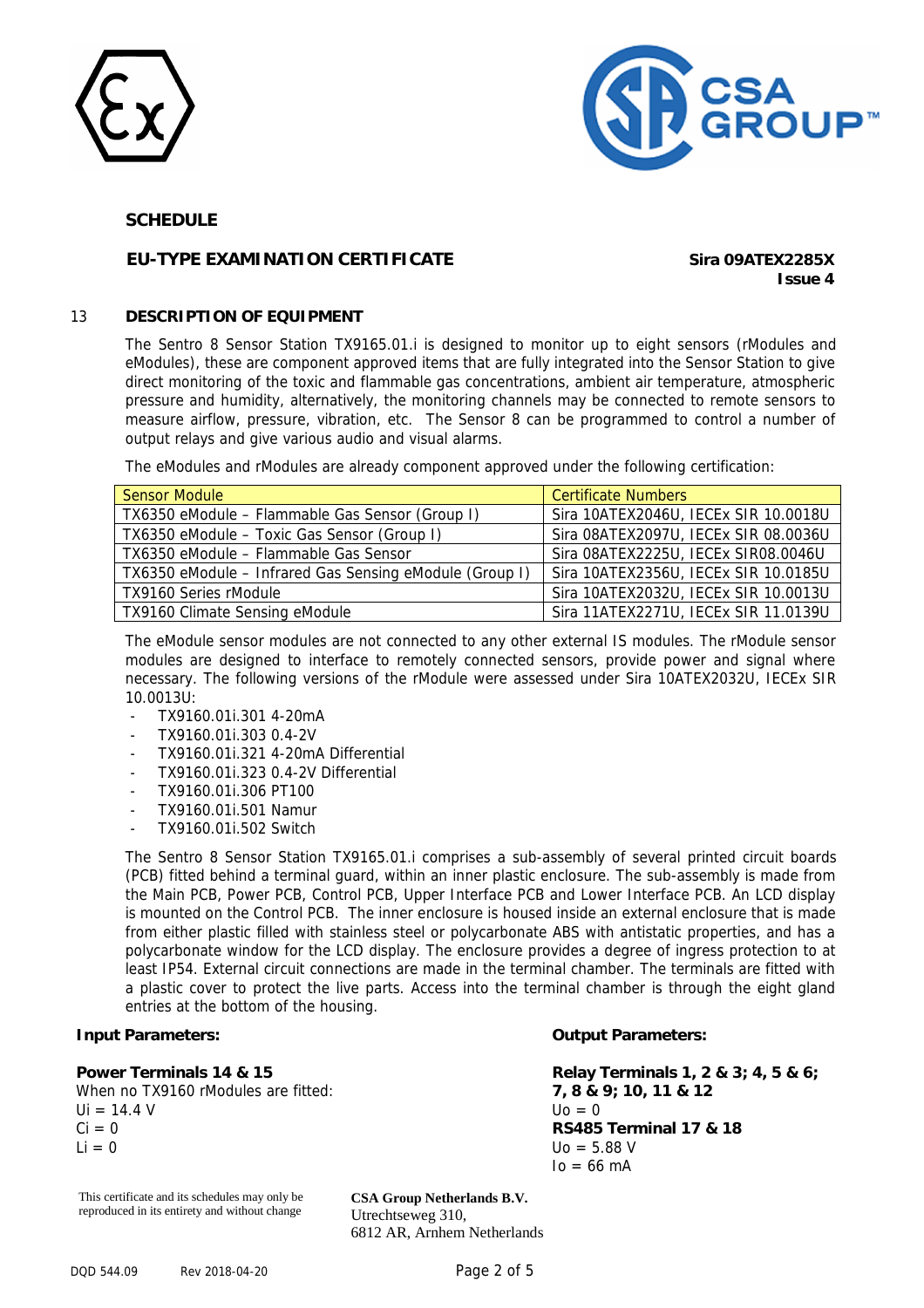



## **EU-TYPE EXAMINATION CERTIFICATE Sira 09ATEX2285X**

**Issue 4**

When a number of TX9160 rModule are fitted:  $U_i = 14.4 V$  $Ci = 0.38 \mu F$  multiplied by the number of TX9160 rModules, plus  $Lo = 26 \mu H$ total Ci of all external sensors connected to TX9160 rModules.  $Li = Total Li$  of all external sensors connected to rModules.  $Po = 97$  mW  $Co = 1000 \mu F$ **RS485 Terminal 17 & 18**   $Ui = 6.88 V$  $Ci = 0$  $Li = 0$ **Relay Terminals 1, 2 & 3; 4, 5 & 6; 7, 8 & 9; 10, 11 & 12**   $U_i = 30 V$ 

When a TX9160 rModule is fitted, the external sensors connected to terminals 1m, 2m and 3m have the following parameters, dependant on the sensor type fitted

| <b>Sensor Type</b>                      |                              | rModule<br><b>Terminals</b>       | <b>Output Parameters</b> |                                                                                                                                                                                                                                                                                                                                                     |                 |                    |              |
|-----------------------------------------|------------------------------|-----------------------------------|--------------------------|-----------------------------------------------------------------------------------------------------------------------------------------------------------------------------------------------------------------------------------------------------------------------------------------------------------------------------------------------------|-----------------|--------------------|--------------|
|                                         |                              |                                   | Uo                       | 1o                                                                                                                                                                                                                                                                                                                                                  | Po              | Ci                 | Li           |
| TX9160.01i.301<br>and<br>TX9160.01i.303 | $0.4 - 2V$ /4-20 mA<br>Input | 1 <sub>m</sub> wrt 3 <sub>m</sub> |                          | $U_0 = U_0$ of external power supply connected to base unit<br>where maximum $U_0 = 14.4$ .<br>$Io = Io$ of external power supply connected to base unit.<br>$Po = Po$ of external power supply connected to base unit.<br>$Ci = Ci$ of external power supply connected to base unit.<br>$Li = Li$ of external power supply connected to base unit. |                 |                    |              |
|                                         |                              | 2m wrt 3m                         | 14.4 V                   | $5 \text{ mA}$                                                                                                                                                                                                                                                                                                                                      | 17 mW           | 0                  | $\Omega$     |
| TX9160.01i.321                          | $0.4 - 2V/4 - 20$ mA         | 1 <sub>m</sub>                    | Not Connected            |                                                                                                                                                                                                                                                                                                                                                     |                 |                    |              |
| and<br>TX9160.01i.323                   | Differential Input           | $2m$ to $3m$                      | 14.4V                    | 5 <sub>m</sub> A                                                                                                                                                                                                                                                                                                                                    | 17 mW           | $\Omega$           | $\Omega$     |
| TX9160.01i.306                          | PT100 Input                  | 1m wrt 3m                         | 14.4V                    | 28mA                                                                                                                                                                                                                                                                                                                                                | 100mW           | 120 <sub>n</sub> F | $\mathbf{0}$ |
|                                         |                              | 2m wrt 3m                         | 14.4V                    | 5 mA                                                                                                                                                                                                                                                                                                                                                | $17 \text{ mW}$ | $\Omega$           | $\mathbf{0}$ |
| TX9160.01i.501                          | Namur/                       | 1m wrt 2m                         | 14.4V                    | 42 <sub>m</sub> A                                                                                                                                                                                                                                                                                                                                   | 151mW           | 0.77uF             | $\mathbf{0}$ |
| and<br>TX9160.01i.502                   | Monitored Input              | 3m not used                       |                          |                                                                                                                                                                                                                                                                                                                                                     |                 |                    |              |

**Variation 1** - This variation introduced the following changes:

- i. Addition of a pull down Resistor on Control PCB.
- ii. Addition of Relay Diodes to Power Supply PCB
- iii. Addition of further eModules/rModules
- iv. Change to GA including enclosure material, conformal coating and connection facilities.
- v. The input and output parameters are amended, the table of approved Sensor Modules is added to the description and new Special Conditions/Conditions of Manufacture and Certification are included and an 'X' is subsequently added to the certificate number.
- vi. Following appropriate assessment to demonstrate compliance with the requirements of the latest EN 60079 series of standards, the documents previously listed in section 9 EN 60079-0:2006 was replaced by that currently listed.

This certificate and its schedules may only be reproduced in its entirety and without change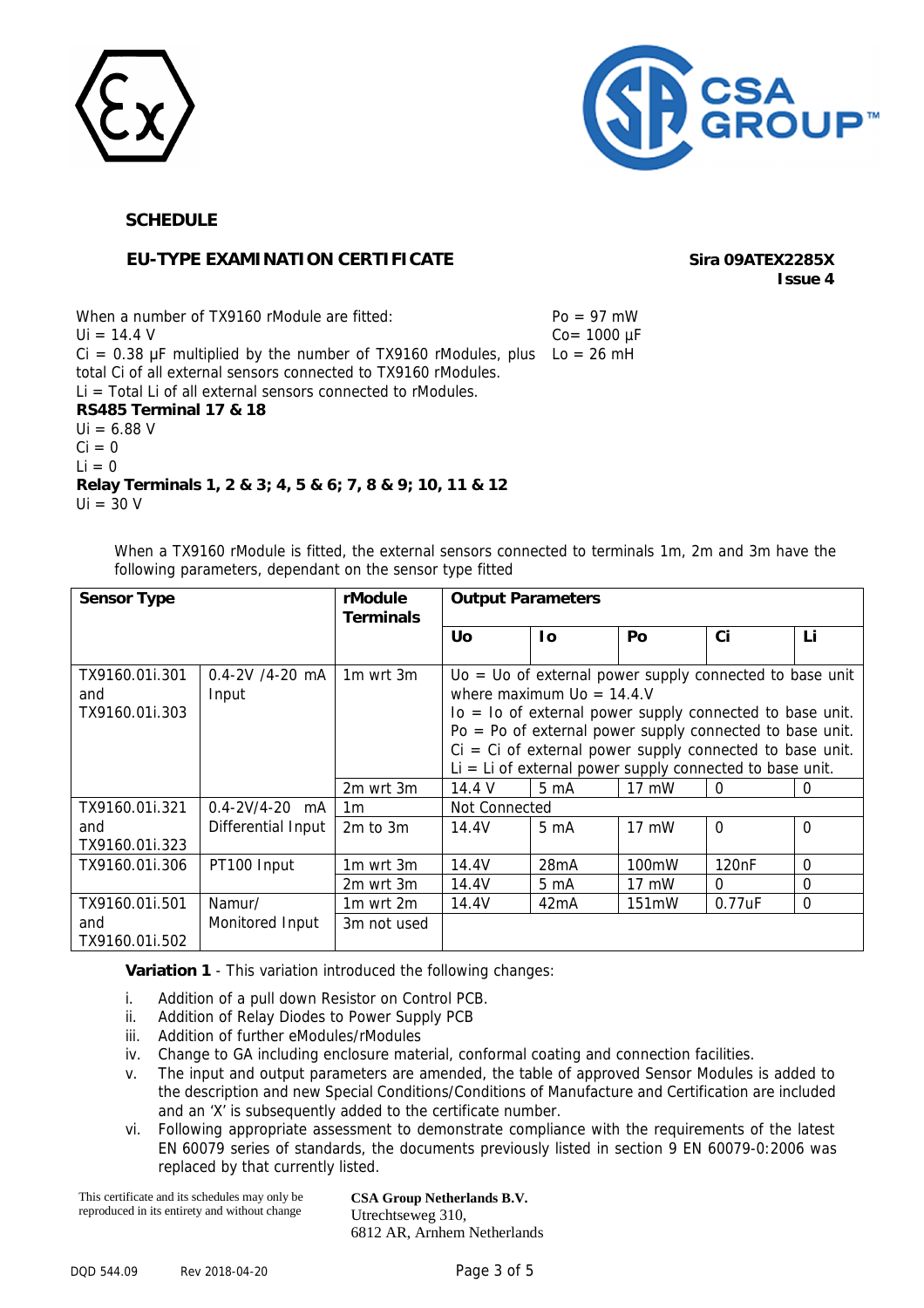



# **EU-TYPE EXAMINATION CERTIFICATE Sira 09ATEX2285X**

**Issue 4**

**Variation 2** - This variation introduced the following changes:

- i. Power Supply PCB have been redesigned to replace switching converter circuits with linear regulator circuits.
- ii. Control PCB has been modified to remove power supply circuit from the Control PCB and moved to the Power Supply PCB and replaced with linear regulator circuit.

### 14 **DESCRIPTIVE DOCUMENTS**

### 14.1 **Drawings**

Refer to Certificate Annexe.

### 14.2 **Associated Sira Reports and Certificate History**

| <i><b>Issue</b></i> | Date                           | Report no.         | Comment                                                                                                                                                                                                                                                                                                                                                                                                                                                                                                                                                                                                                                                                                                                                                                                                        |
|---------------------|--------------------------------|--------------------|----------------------------------------------------------------------------------------------------------------------------------------------------------------------------------------------------------------------------------------------------------------------------------------------------------------------------------------------------------------------------------------------------------------------------------------------------------------------------------------------------------------------------------------------------------------------------------------------------------------------------------------------------------------------------------------------------------------------------------------------------------------------------------------------------------------|
| $\mathbf{0}$        | 26 March 2010                  | R17261A/00         | The release of the prime certificate.                                                                                                                                                                                                                                                                                                                                                                                                                                                                                                                                                                                                                                                                                                                                                                          |
|                     | 28 July 2010                   | R17261A/01         | This Issue covers the following changes:<br>Report no. R17261A/01 replaced R17261A/00 to remove<br>$\bullet$<br>the special condition for safe use; consequently, the 'X'<br>suffix was removed from the certificate number, and to<br>introduce a new condition of certification.<br>Typographical errors were corrected.                                                                                                                                                                                                                                                                                                                                                                                                                                                                                     |
| 2<br>3              | 17 May 2013<br>31 October 2019 | R26669A/00<br>2116 | The introduction of Variation 1.<br>This Issue covers the following changes:<br>Transfer of certificate Sira 09ATEX2285X from Sira<br>$\bullet$<br>Certification Service to CSA Group Netherlands B.V<br>EC Type-Examination Certificate in accordance with<br>94/9/EC updated to EU Type-Examination Certificate in<br>accordance with Directive 2014/34/EU. (In accordance with<br>Article 41 of Directive 2014/34/EU, EC Type-Examination Certificates<br>referring to 94/9/EC that were in existence prior to the date of<br>application of 2014/34/EU (20 April 2016) may be referenced as if they<br>were issued in accordance with Directive 2014/34/EU. Variations to<br>such EC Type-Examination Certificates may continue to bear the<br>original certificate number issued prior to 20 April 2016.) |
|                     | 16 March 2020                  | R80018030A         | The introduction of Variation 2.                                                                                                                                                                                                                                                                                                                                                                                                                                                                                                                                                                                                                                                                                                                                                                               |

### 15 **SPECIFIC CONDITIONS OF USE** (denoted by X after the certificate number)

- 15.1 Where an external sensor is used with either a type TX9160.01i.301 (4-20mA), TX9160.01i.303 (0.4-2V), TX9160.01i.321 (4-20mA Differential) or TX9160.01i.323 (0.4-2V Differential) rModule and it is powered from a separate intrinsically safe power supply, the following conditions shall be met:
	- No connection shall be made to rModule terminal 1m (power).
	- The OV of the external sensor power supply shall be connected to the OV input of the equipment.
	- The Ui presented by an externally powered sensor to any rModule, terminals 2m or 3m, shall not exceed the 14.4 V.

This certificate and its schedules may only be reproduced in its entirety and without change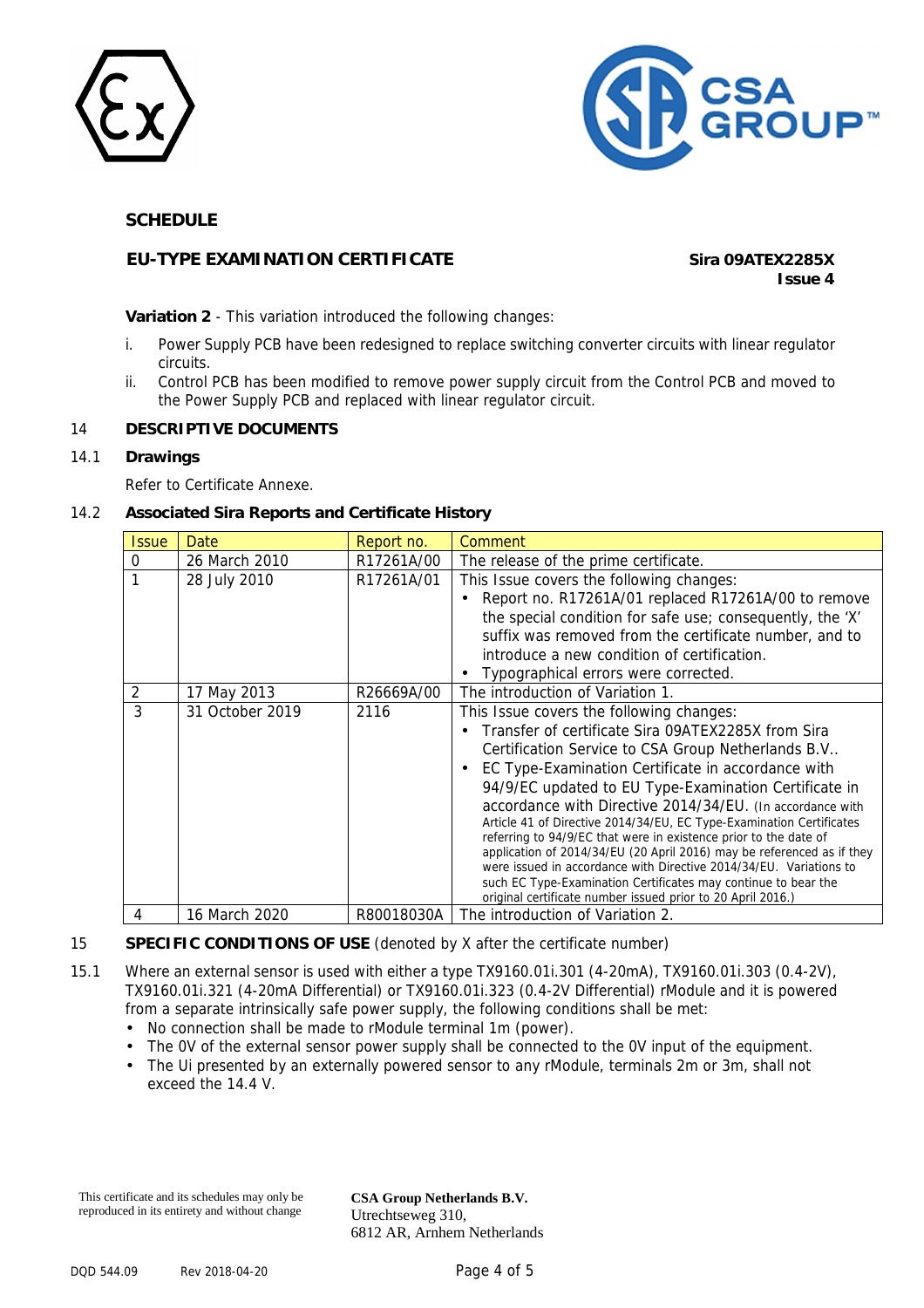



## **EU-TYPE EXAMINATION CERTIFICATE Sira 09ATEX2285X**

**Issue 4**

#### 15.2 TX9160 Series rModule:

For the purpose of this certificate, a P+F inductive sensor to PTB00 ATEX 2048X to Category II 1G Ex ia IIC T6 connected to terminals 1m and 2m of a TX9160.01i.501 Namur input module may be considered equivalent to Category I M1. The sensor shall be installed in such a manner as to meets the requirements of Group I e.g. the external; enclosure to meet IP54, impact protection etc.

### 16 **ESSENTIAL HEALTH AND SAFETY REQUIREMENTS OF ANNEX II** (EHSRs)

The relevant EHSRs that are not addressed by the standards listed in this certificate have been identified and individually assessed in the reports listed in Section 14.2.